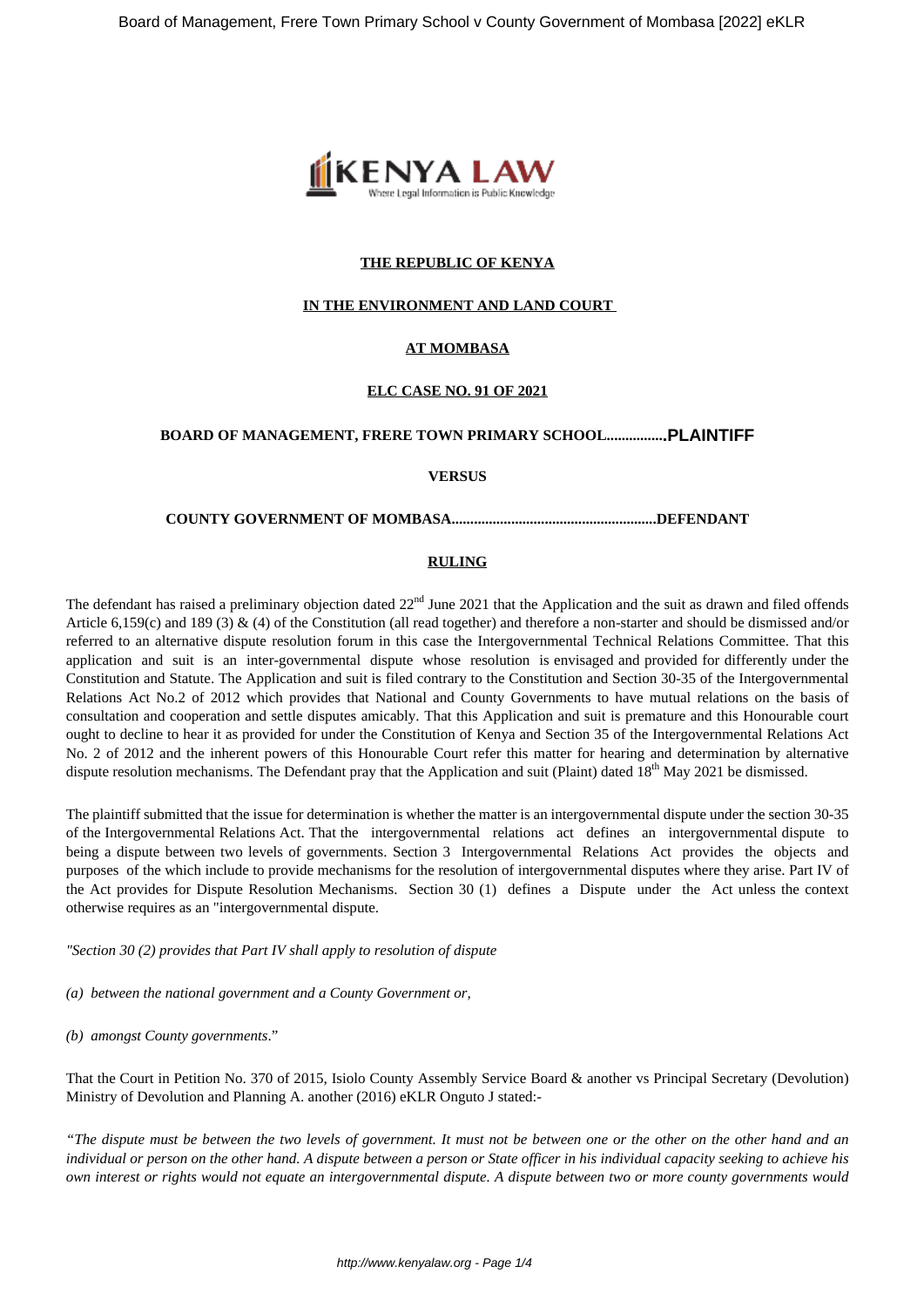*however equate an intergovernmental dispute: See section 30(2) (b) of the Act. By the better reason, it would also follow that where a state officer seeks through any means to advance the interest of a government, whether county or national, against another government whether county or national, then such a dispute would rank as an intergovernmental dispute."*

That the definitions of what constitutes government are laid down elaborately within the constitution. The Constitution does not include every institution in the country as a vestige of the level of government either County or National government. The Board of Management of Primary Schools are established under the Basic education act section 56.The comprehensive role of the board is provided there under including promoting the best Interests of the institution and ensure its development, ensure and assure the provision of proper and adequate physical facilities for the institution among others. That the intention of Parliament was to give authority to the Board of Management to oversee all affairs in relation to day to day management of schools. The School Board in its capacity is to ensure implementation of Government Education policy while liaising together with various institutions within the government and outside the government.

This court has considered the preliminary objection and the submissions therein. The preliminary objection to be determined is whether or not this court has jurisdiction to entertain the same. A Preliminary Objection, as stated in the case of Mukisa Biscuit Manufacturing Company Ltd vs West End Distributors Ltd (1969) E.A 696,

*"……… consists of a point of law which has been pleaded, or which arises by clear implication out of pleadings and which if argued as a preliminary point may dispose of the suit*"

In the same case, Sir Charles Newbold said:

"*A Preliminary Objection is in the nature of what used to be a demurrer. It raises a pure point of law which is argued on the assumption that all the facts pleaded by the other side are correct. It cannot be raised if any fact had to be ascertained or if what is sought is the exercise of judicial discretion".*

J.B. Ojwang, J (as he then was) in the case of Oraro vs. Mbajja (2005) e KLR had the following to state regarding a 'Preliminary Objection'.

"*I think the principle is abundantly clear. A "preliminary objection", correctly understood is now well identified as, and declared to be the point of law which must not be blurred with factual details liable to be contested and in any event, to be proved through the processes of evidence. Any assertion which claims to be preliminary objection, and yet it bears factual aspects calling for proof, or seeks to adduce evidence for its authentication, is not, as a matter of legal principle, a true preliminary objection which the court should allow to proceed. I am in agreement …….. that, "where a court needs to investigate facts, a matter cannot be raised as a preliminary point.".*

The issue as to whether or not this has jurisdiction is therefore properly raised as a Preliminary Objection and the court will consider the same.

On the issue of jurisdiction of this court, it is a finding of fact that the subject matter of the current matter is between a school and the County Government of Mombasa. In the case of "The MV Lilian "S" (1989)KLRI, the court stated as follows;

*"Jurisdiction is everything. Without it a court has no power to make one more step. Where a court has no jurisdiction, there would be no basis for a continuation of proceedings pending other evidence. A court of law downs tools in respect of the matter before it the moment that it holds the opinion that it is without jurisdiction".*

In the instant case the the defendant stated that this Application and suit is premature and this Honourable court ought to decline to hear it as provided for under the Constitution of Kenya and Section 35 of the Intergovernmental Relations Act No. 2 of 2012 and the inherent powers of this Honourable Court refer this matter for hearing and determination by alternative dispute resolution mechanisms.

This court is fully aware that w**here a specific dispute resolution mechanism is prescribed by the Constitution or a statute, parties should to resort to that mechanism first before purporting to invoke the inherent jurisdiction of the High Court.** Article **189 (3) & (4)** of the Constitution provides as follows:-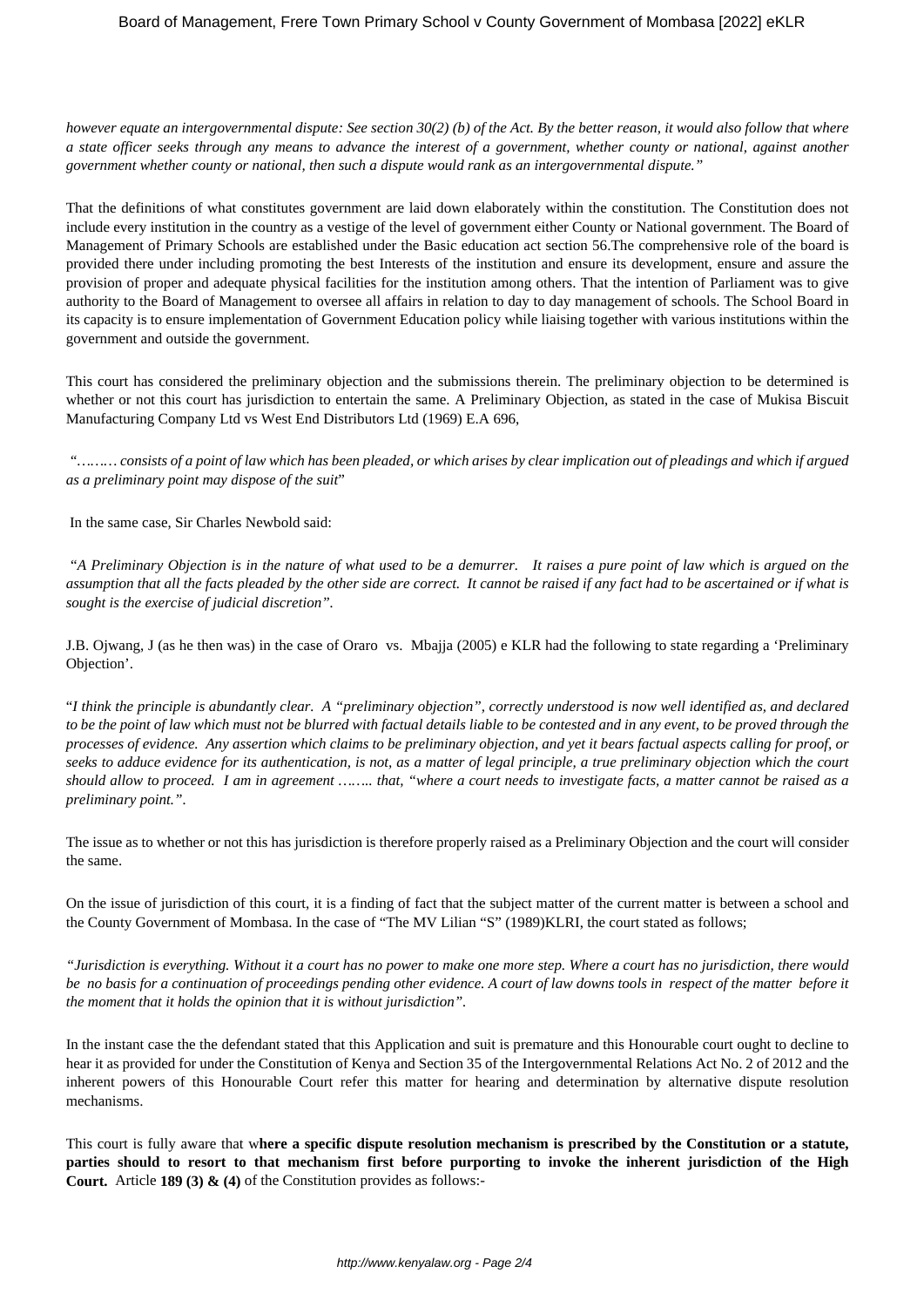*"(3) In any dispute between governments, the governments shall make every reasonable effort to settle the dispute, including by means of procedures provided under national legislation.*

*(4) National legislation shall provide procedures for settling inter-governmental disputes by alternative dispute resolution mechanisms, including negotiation, mediation and arbitration."*

*The legislation contemplated above is the Intergovernmental Relations Act a*n Act of Parliament to establish a framework for consultation and co-operation between the national and county governments and amongst county governments; to establish mechanisms for the resolution of intergovernmental disputes pursuant to Articles **6** and **189** of the Constitution, and for connected purposes.

*Section 3 of the act provides the objects and purposes of the act which include to* provide mechanisms for the resolution of intergovernmental disputes where they arise*. Part* **IV** *of the Act provides for Dispute Resolution Mechanisms. Section* **30 (1)** *defines a Dispute under the Act unless the context otherwise requires as an "intergovernmental dispute." Section* **30 (2)** *provides that Part* **IV** *shall apply to resolution of disputes* **(a)** *between the national government and a County Government or* **(b)** *amongst County governments.*

What constitutes a dispute within the context of the Intergovernmental Relations Act has received judicial construction by the High Court**.** In *Isiolo County Assembly Service Board & another vs Principal Secretary (Devolution) Ministry of Devolution and Planning & another* Onguto J stated that;

'*The dispute must be between the two levels of government. It must not be between one or the other on the other hand and an individual or person on the other hand. A dispute between a person or State officer in his individual capacity seeking to achieve his own interest or rights would not equate an intergovernmental dispute. A dispute between two or more county governments would however equate an intergovernmental dispute: see section 30(2)(b) of the Act. By the better reason, it would also follow that where a state officer seeks through any means to advance the interest of a government, whether county or national, against another government whether county or national, then such a dispute would rank as an intergovernmental dispute.*

*What precisely amounts to an intergovernmental dispute is not expressly detailed either under the Constitution or the Act. Guidance may however be retrieved from both Articles 6 and 189 of the Constitution as well as from Section 32 of the Act. Articles 6 and 189 provide for respect, cooperation and consultation in the conduct of the two governments' mutual relations and functions. The focus appears to be performance of functions and exercise of powers of each respective level of government. Section 32 of the Act however appears to precipitate even a commercial dispute as an intergovernmental dispute when the Section expressly refers to "any agreement" between the two levels of government or between county governments. The agreement, in other words, is not limited to that of performing functions or powers or that of guiding relations*.'

To buttress the above reliance has been placed in the case of *County Government of Nyeri v Cabinet Secretary, Ministry of Education Science & Technology & another (2014) eKLR,* where the Court at paragraph 10 while relying on *Intergovernmental Relations Frame Works Act 2005 of South Africa* gave basic requirements for a dispute to fall within the ambit of Intergovernmental Relations Act, it must fulfil the following requirements;

*"a) The dispute must involve a specific disagreement concerning a matter of fact, law or denial of another.*

*b) Must be of a legal nature. That is a dispute capable of being the subject of judicial proceedings.*

*c) Must be an intergovernmental one in that it involves various organs of state and arises from the exercise of powers of function assigned by the Constitution, a statute or an agreement or instrument entered into pursuant to the Constitution or a statute.*

*d) The dispute may not be subject to any of the previously enumerated exceptions."*

In the case of *International Legal Consultancy Group & another v Ministry Of Health & 9 others* (2016) eKLR, it was held that the provision for dispute resolution between governments under the Act and the Constitution is intentionally established a consultative and amicable process in preference to court procedures, resort to which is only as last measure, if the alternative dispute resolution mechanism fail. The learned judge had this to say;